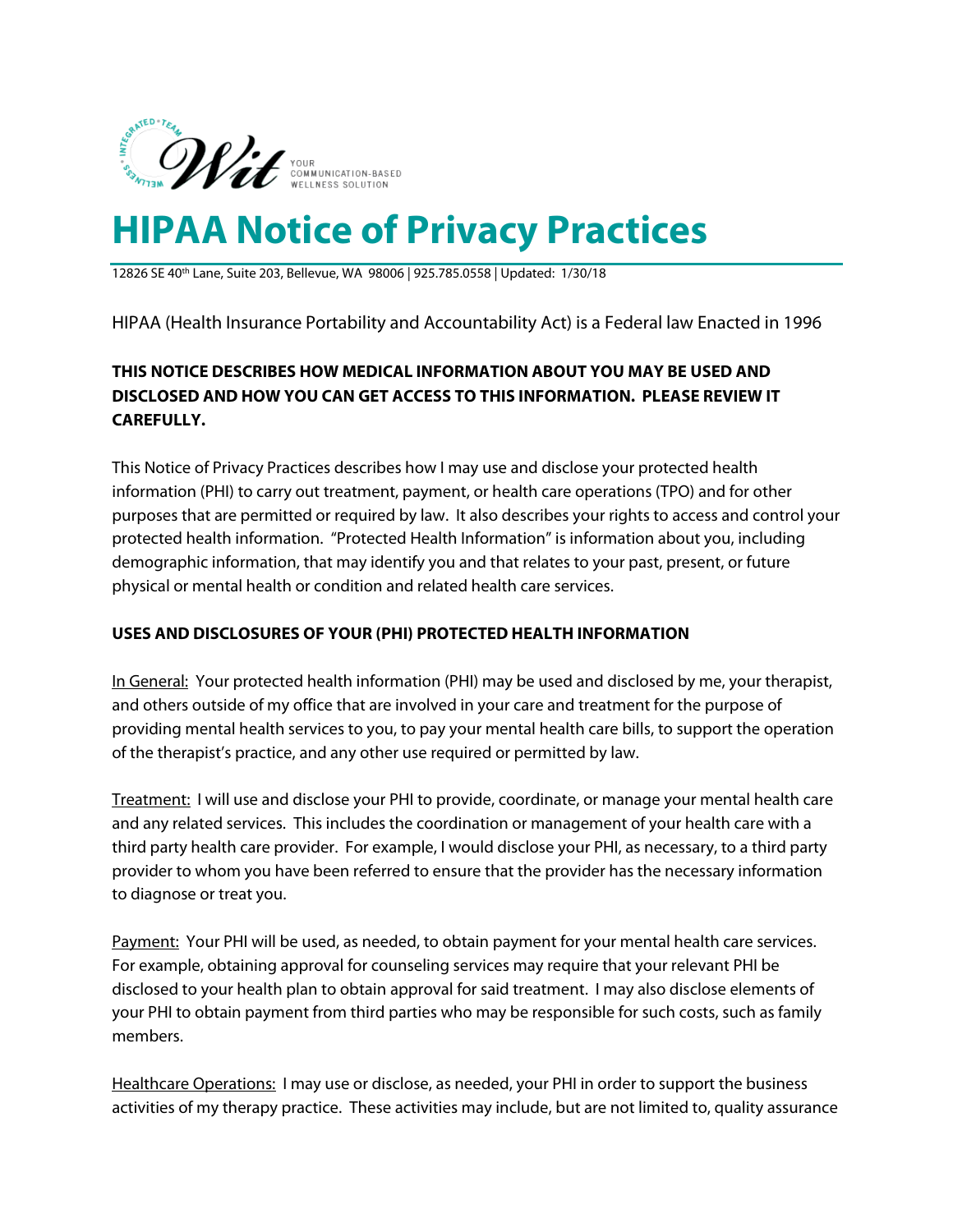activities, licensing, and conducting or arranging for other business activities. For example, I may disclose your PHI, as necessary, to contact you to remind you of your appointment.

Family and Friends: Except for certain minors, incompetent clients or involuntary clients, protected health information cannot be provided to family members without the client's consent. In situations where family members are present during a discussion with the client, and it can be reasonably inferred from the circumstances that the client does not object, information may be disclosed in the course of the discussion. However, if you object, PHI will not be disclosed.

Without Client Authorization: I may use or disclose your PHI in the following situations without your authorization. These situations include: as Required By Law, Public Health issues (as required by law), Abuse or Neglect, Legal Proceedings (when issued a court order by a judge for information related to your records or treatment), Law Enforcement, or Danger to Self or Others. Under the law, I must make disclosures to you and when required by the Secretary of the Department of Health and Human Services to investigate or determine my compliance with the requirements of Section 164.500.

Other permitted and required Uses and Disclosures will be made only with your consent, authorization, or opportunity to object unless required by law.

You may revoke this authorization at any time, in writing, except to the extent that your therapist or the therapist's practice has taken an action in reliance on the use or disclosure indicated in the authorization.

## **YOUR RIGHTS WITH RESPECT TO YOUR PHI (PROTECTED HEALTH INFORMATION)**

You have the right to inspect and copy your PHI, such as billing records and medical records. You must submit a written request. If you request a copy of the information, we may charge a fee for the costs of copying, mailing, or other associated supplies. In certain limited circumstances, we may deny your request. If you are denied access, you are entitled to request a review of the denial. Under federal law, however, you may not inspect or copy the following records: psychotherapy notes; information compiled in reasonable anticipation of, or use in, a civil, criminal, or administrative action or proceeding, and PHI that is subject to law that prohibits access to PHI.

You have the right to request a restriction of your PHI. This means you may ask me not to use or disclose any part of your PHI for the purposes of treatment, payment, or healthcare operations. You may also request that any part of your PHI not be disclosed to family members or friends who may be involved in your care or for notification purposes as described in this Notice of Privacy Practices. Your request must state the specific restriction requested and to whom you want the restriction to apply.

Your therapist is not required to agree to a restriction that you may request. If the therapist believes it is in your best interest to permit use and disclosure of your PHI, your PHI will not be restricted. You then have the right to use another Mental Healthcare Professional.